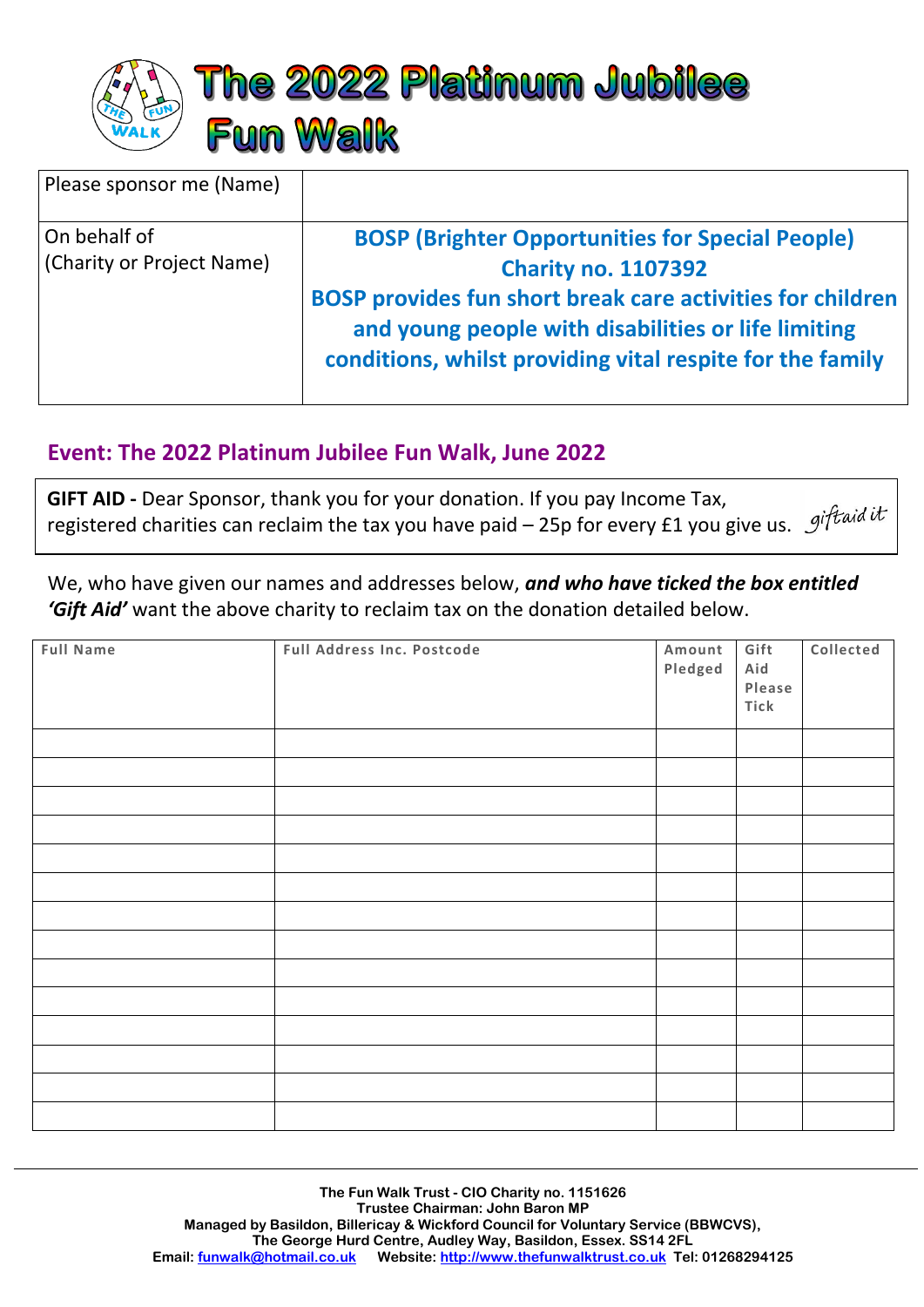

| <b>Full Name</b> | Full Address Inc. Postcode | Amount<br>Pledged | Gift<br>Aid<br>Please<br>Tick | Collected |
|------------------|----------------------------|-------------------|-------------------------------|-----------|
|                  |                            |                   |                               |           |
|                  |                            |                   |                               |           |
|                  |                            |                   |                               |           |
|                  |                            |                   |                               |           |
|                  |                            |                   |                               |           |
|                  |                            |                   |                               |           |
|                  |                            |                   |                               |           |
|                  |                            |                   |                               |           |
|                  |                            |                   |                               |           |
|                  |                            |                   |                               |           |
|                  |                            |                   |                               |           |
|                  |                            |                   |                               |           |
|                  |                            |                   |                               |           |
|                  |                            |                   |                               |           |
|                  |                            |                   |                               |           |
|                  |                            |                   |                               |           |
|                  |                            |                   |                               |           |
|                  |                            |                   |                               |           |
|                  |                            |                   |                               |           |
|                  |                            |                   |                               |           |
|                  |                            |                   |                               |           |
|                  |                            |                   |                               |           |
|                  |                            |                   |                               |           |
|                  |                            |                   |                               |           |
|                  |                            |                   |                               |           |
|                  |                            |                   |                               |           |
|                  |                            |                   |                               |           |
|                  |                            |                   |                               |           |
|                  |                            |                   |                               |           |
|                  |                            |                   |                               |           |